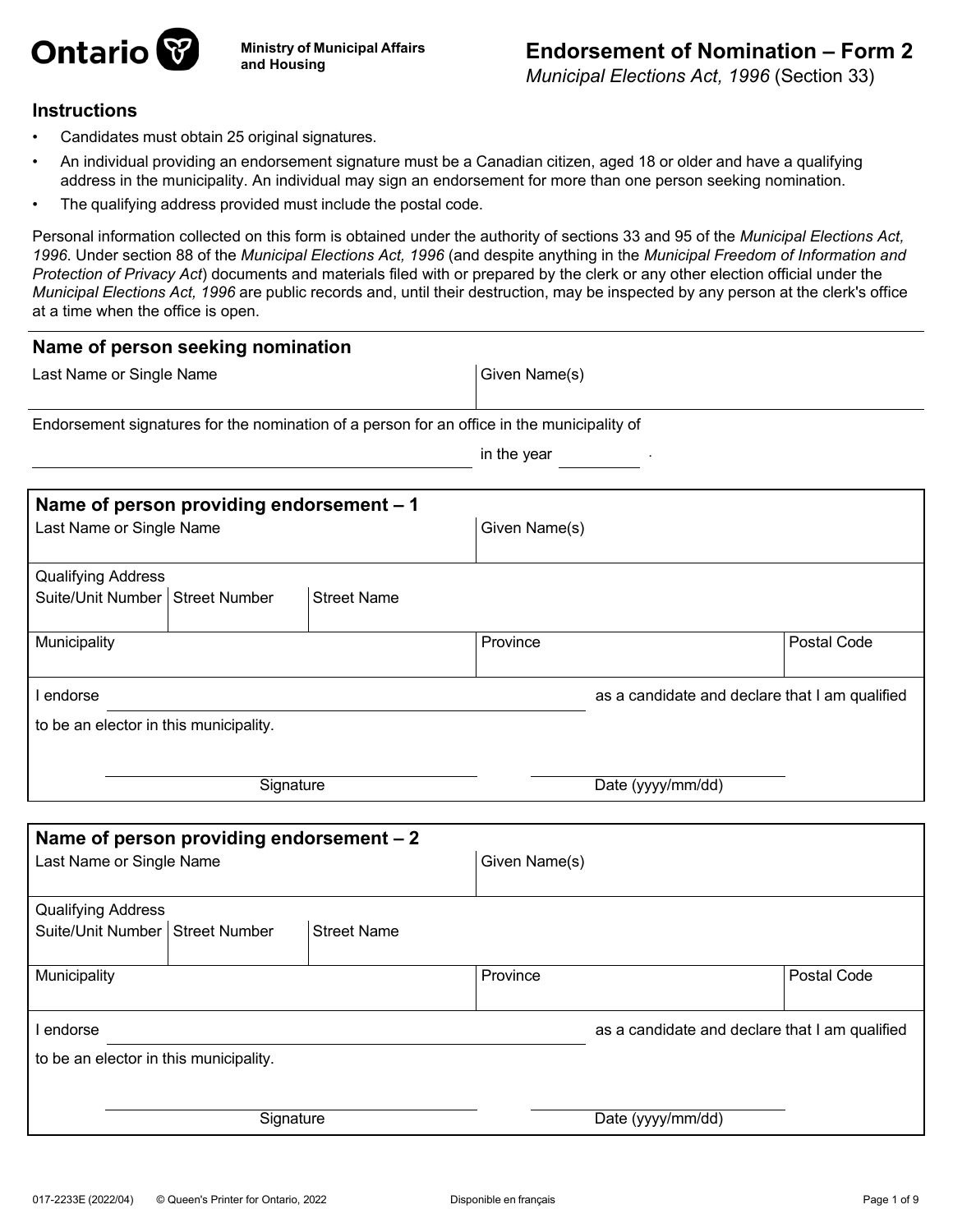- Candidates must obtain 25 original signatures.
- An individual providing an endorsement signature must be a Canadian citizen, aged 18 or older and have a qualifying address in the municipality. An individual may sign an endorsement for more than one person seeking nomination.
- The qualifying address provided must include the postal code.

| Name of person providing endorsement - 3<br>Last Name or Single Name | Given Name(s)      |               |                                                |             |
|----------------------------------------------------------------------|--------------------|---------------|------------------------------------------------|-------------|
| <b>Qualifying Address</b><br>Suite/Unit Number   Street Number       | <b>Street Name</b> |               |                                                |             |
| Municipality                                                         |                    | Province      |                                                | Postal Code |
| I endorse                                                            |                    |               | as a candidate and declare that I am qualified |             |
| to be an elector in this municipality.                               |                    |               |                                                |             |
| Signature                                                            |                    |               | Date (yyyy/mm/dd)                              |             |
| Name of person providing endorsement - 4<br>Last Name or Single Name |                    | Given Name(s) |                                                |             |
| <b>Qualifying Address</b><br>Suite/Unit Number   Street Number       | <b>Street Name</b> |               |                                                |             |
| Municipality                                                         |                    | Province      |                                                | Postal Code |
| I endorse                                                            |                    |               | as a candidate and declare that I am qualified |             |
| to be an elector in this municipality.                               |                    |               |                                                |             |
| Signature                                                            |                    |               | Date (yyyy/mm/dd)                              |             |
| Name of person providing endorsement - 5<br>Last Name or Single Name |                    | Given Name(s) |                                                |             |
| <b>Qualifying Address</b><br>Suite/Unit Number   Street Number       | <b>Street Name</b> |               |                                                |             |
| Municipality                                                         |                    | Province      |                                                | Postal Code |
| I endorse                                                            |                    |               | as a candidate and declare that I am qualified |             |
| to be an elector in this municipality.                               |                    |               |                                                |             |
| Signature                                                            |                    |               | Date (yyyy/mm/dd)                              |             |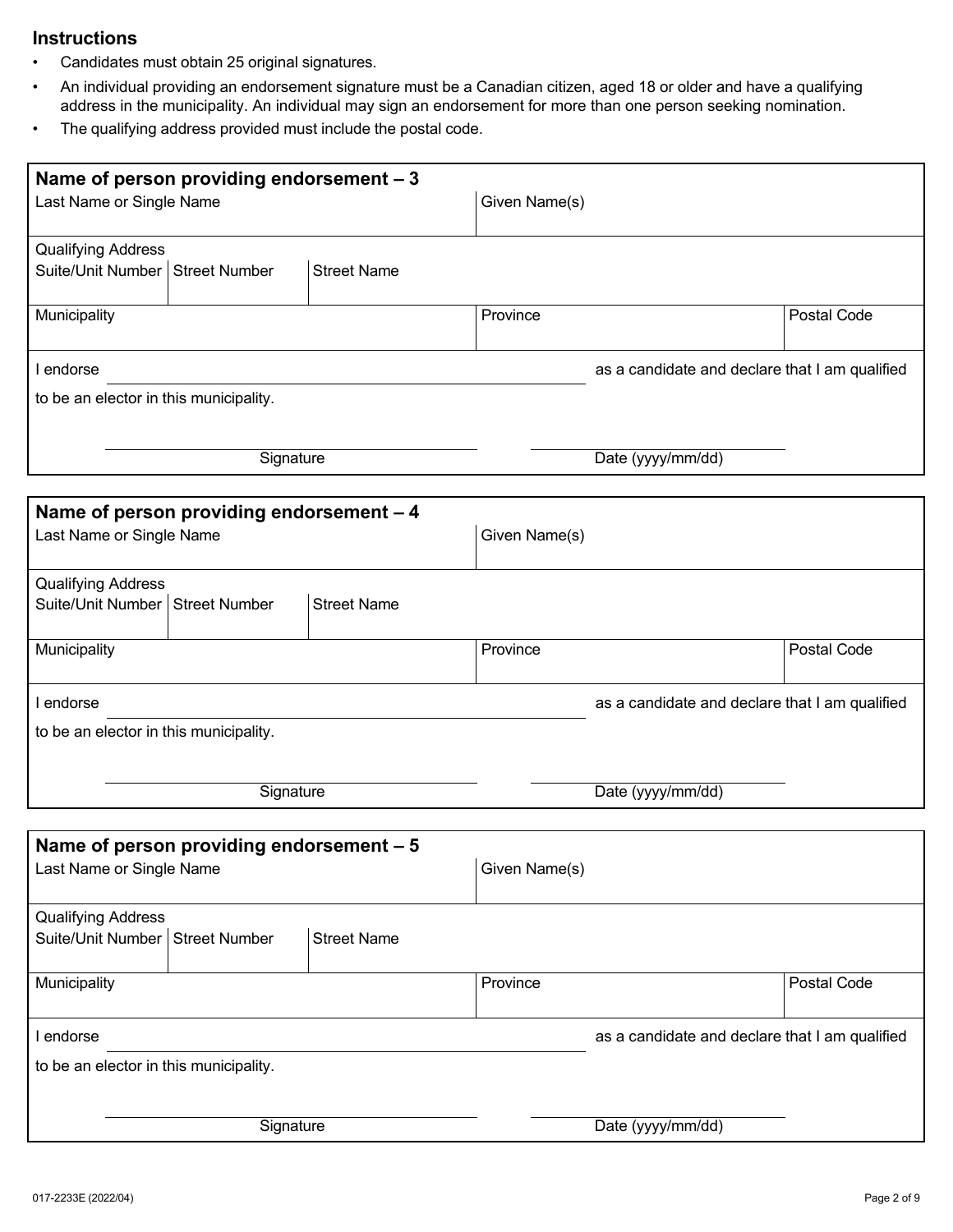- Candidates must obtain 25 original signatures.
- An individual providing an endorsement signature must be a Canadian citizen, aged 18 or older and have a qualifying address in the municipality. An individual may sign an endorsement for more than one person seeking nomination.
- The qualifying address provided must include the postal code.

| Name of person providing endorsement - 6<br>Last Name or Single Name | Given Name(s)      |               |                                                |             |
|----------------------------------------------------------------------|--------------------|---------------|------------------------------------------------|-------------|
| <b>Qualifying Address</b><br>Suite/Unit Number   Street Number       | <b>Street Name</b> |               |                                                |             |
| Municipality                                                         |                    | Province      |                                                | Postal Code |
| I endorse                                                            |                    |               | as a candidate and declare that I am qualified |             |
| to be an elector in this municipality.                               |                    |               |                                                |             |
| Signature                                                            |                    |               | Date (yyyy/mm/dd)                              |             |
| Name of person providing endorsement - 7<br>Last Name or Single Name |                    | Given Name(s) |                                                |             |
| <b>Qualifying Address</b><br>Suite/Unit Number   Street Number       | <b>Street Name</b> |               |                                                |             |
| Municipality                                                         |                    | Province      |                                                | Postal Code |
| I endorse                                                            |                    |               | as a candidate and declare that I am qualified |             |
| to be an elector in this municipality.                               |                    |               |                                                |             |
| Signature                                                            |                    |               | Date (yyyy/mm/dd)                              |             |
| Name of person providing endorsement - 8<br>Last Name or Single Name |                    | Given Name(s) |                                                |             |
| <b>Qualifying Address</b><br>Suite/Unit Number   Street Number       | <b>Street Name</b> |               |                                                |             |
| Municipality                                                         |                    | Province      |                                                | Postal Code |
| I endorse<br>as a candidate and declare that I am qualified          |                    |               |                                                |             |
| to be an elector in this municipality.                               |                    |               |                                                |             |
| Signature                                                            |                    |               | Date (yyyy/mm/dd)                              |             |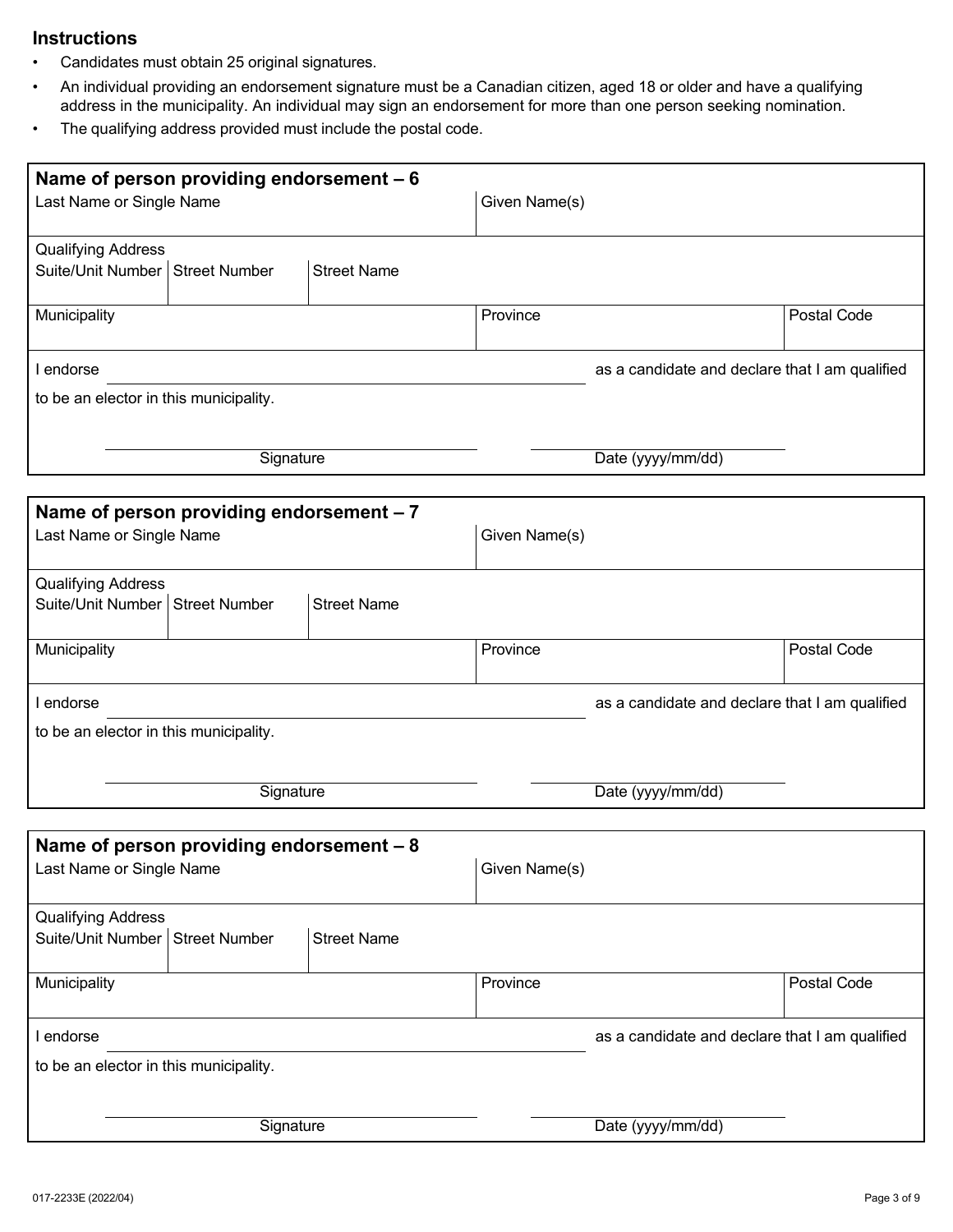- Candidates must obtain 25 original signatures.
- An individual providing an endorsement signature must be a Canadian citizen, aged 18 or older and have a qualifying address in the municipality. An individual may sign an endorsement for more than one person seeking nomination.
- The qualifying address provided must include the postal code.

| Name of person providing endorsement - 9                                                 |           |                    |               |                                                |             |
|------------------------------------------------------------------------------------------|-----------|--------------------|---------------|------------------------------------------------|-------------|
| Last Name or Single Name                                                                 |           |                    | Given Name(s) |                                                |             |
|                                                                                          |           |                    |               |                                                |             |
| <b>Qualifying Address</b><br>Suite/Unit Number   Street Number                           |           | <b>Street Name</b> |               |                                                |             |
|                                                                                          |           |                    |               |                                                |             |
| Municipality                                                                             |           |                    | Province      |                                                | Postal Code |
|                                                                                          |           |                    |               |                                                |             |
| I endorse                                                                                |           |                    |               | as a candidate and declare that I am qualified |             |
| to be an elector in this municipality.                                                   |           |                    |               |                                                |             |
|                                                                                          |           |                    |               |                                                |             |
|                                                                                          | Signature |                    |               | Date (yyyy/mm/dd)                              |             |
|                                                                                          |           |                    |               |                                                |             |
| Name of person providing endorsement - 10                                                |           |                    |               |                                                |             |
| Last Name or Single Name                                                                 |           |                    | Given Name(s) |                                                |             |
|                                                                                          |           |                    |               |                                                |             |
| <b>Qualifying Address</b><br>Suite/Unit Number   Street Number                           |           | <b>Street Name</b> |               |                                                |             |
|                                                                                          |           |                    |               |                                                |             |
| Municipality                                                                             |           |                    | Province      |                                                | Postal Code |
|                                                                                          |           |                    |               |                                                |             |
| I endorse                                                                                |           |                    |               | as a candidate and declare that I am qualified |             |
| to be an elector in this municipality.                                                   |           |                    |               |                                                |             |
|                                                                                          |           |                    |               |                                                |             |
|                                                                                          | Signature |                    |               | Date (yyyy/mm/dd)                              |             |
|                                                                                          |           |                    |               |                                                |             |
| Name of person providing endorsement - 11                                                |           |                    |               |                                                |             |
| Last Name or Single Name                                                                 |           |                    | Given Name(s) |                                                |             |
|                                                                                          |           |                    |               |                                                |             |
| <b>Qualifying Address</b>                                                                |           |                    |               |                                                |             |
| Suite/Unit Number   Street Number                                                        |           | <b>Street Name</b> |               |                                                |             |
| Municipality                                                                             |           |                    | Province      |                                                | Postal Code |
|                                                                                          |           |                    |               |                                                |             |
| I endorse                                                                                |           |                    |               |                                                |             |
| as a candidate and declare that I am qualified<br>to be an elector in this municipality. |           |                    |               |                                                |             |
|                                                                                          |           |                    |               |                                                |             |
|                                                                                          |           |                    |               |                                                |             |
|                                                                                          | Signature |                    |               | Date (yyyy/mm/dd)                              |             |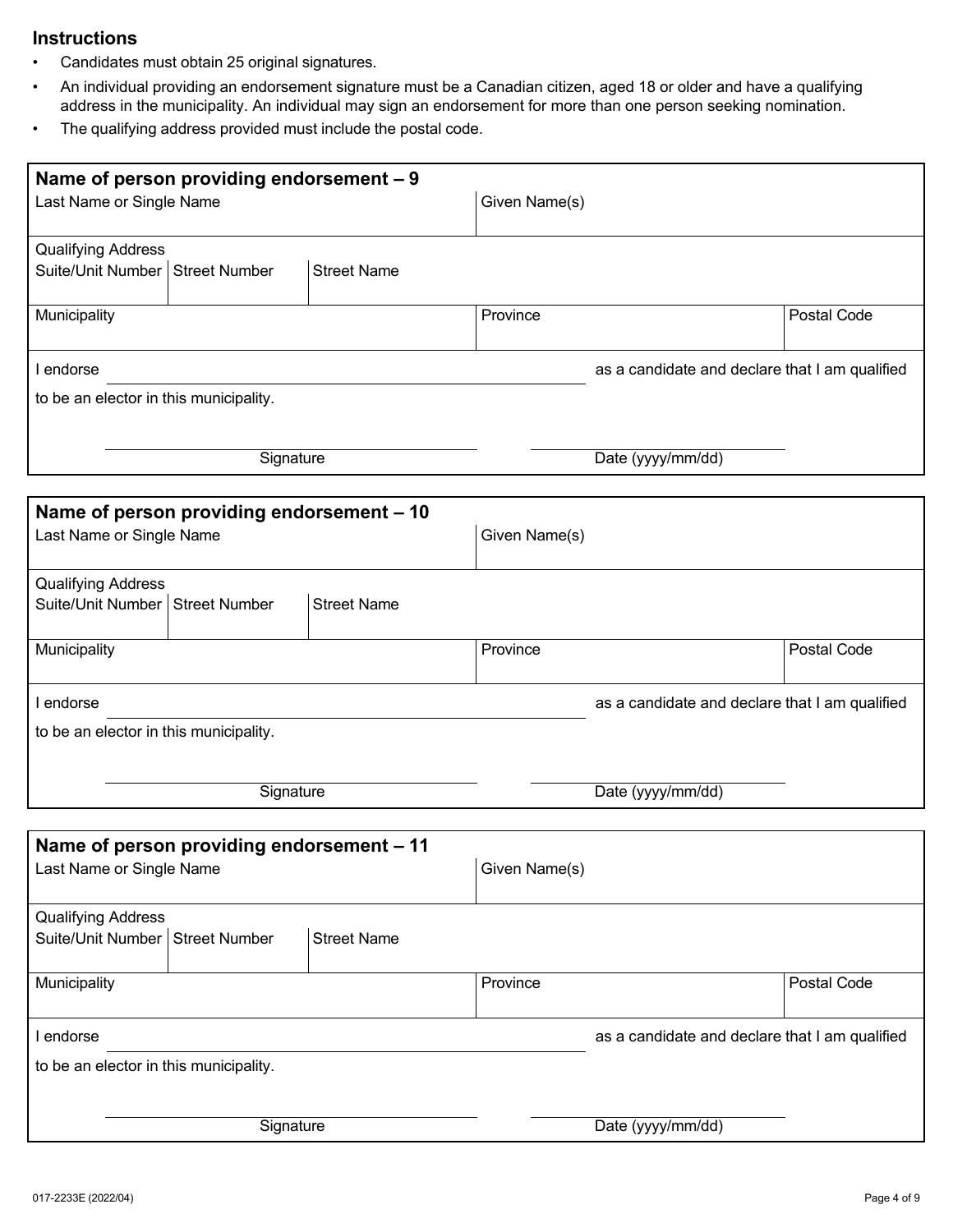- Candidates must obtain 25 original signatures.
- An individual providing an endorsement signature must be a Canadian citizen, aged 18 or older and have a qualifying address in the municipality. An individual may sign an endorsement for more than one person seeking nomination.
- The qualifying address provided must include the postal code.

| Name of person providing endorsement - 12<br>Last Name or Single Name |                    | Given Name(s) |                                                |             |
|-----------------------------------------------------------------------|--------------------|---------------|------------------------------------------------|-------------|
| <b>Qualifying Address</b><br>Suite/Unit Number   Street Number        | <b>Street Name</b> |               |                                                |             |
| Municipality                                                          |                    | Province      |                                                | Postal Code |
| I endorse                                                             |                    |               | as a candidate and declare that I am qualified |             |
| to be an elector in this municipality.                                |                    |               |                                                |             |
| Signature                                                             |                    |               | Date (yyyy/mm/dd)                              |             |
| Name of person providing endorsement - 13<br>Last Name or Single Name |                    | Given Name(s) |                                                |             |
| <b>Qualifying Address</b><br>Suite/Unit Number   Street Number        | <b>Street Name</b> |               |                                                |             |
| Municipality                                                          |                    | Province      |                                                | Postal Code |
| I endorse                                                             |                    |               | as a candidate and declare that I am qualified |             |
| to be an elector in this municipality.                                |                    |               |                                                |             |
| Signature                                                             |                    |               | Date (yyyy/mm/dd)                              |             |
| Name of person providing endorsement - 14<br>Last Name or Single Name |                    | Given Name(s) |                                                |             |
| <b>Qualifying Address</b><br>Suite/Unit Number   Street Number        | <b>Street Name</b> |               |                                                |             |
| Municipality                                                          |                    | Province      |                                                | Postal Code |
| I endorse                                                             |                    |               | as a candidate and declare that I am qualified |             |
| to be an elector in this municipality.                                |                    |               |                                                |             |
| Signature                                                             |                    |               | Date (yyyy/mm/dd)                              |             |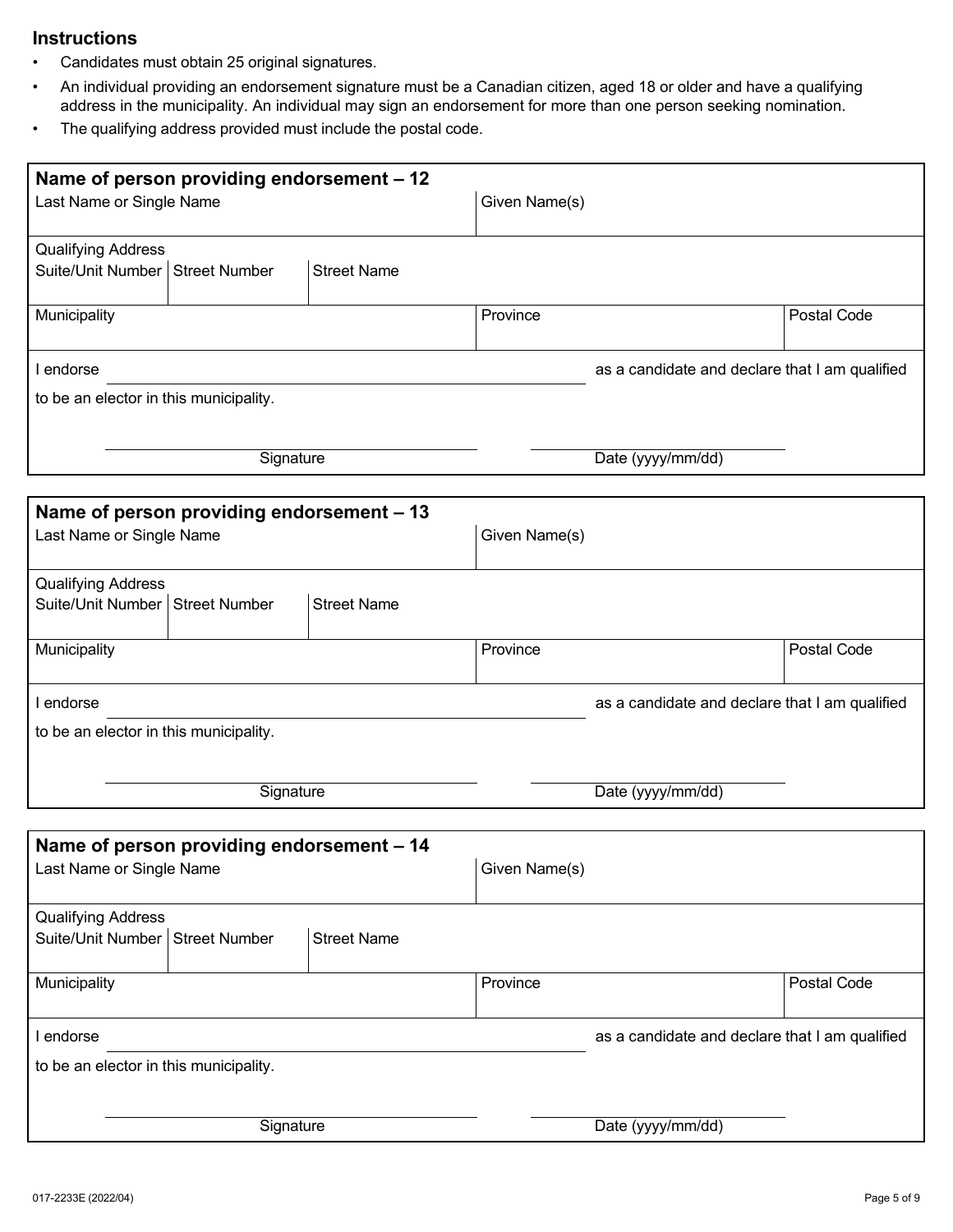- Candidates must obtain 25 original signatures.
- An individual providing an endorsement signature must be a Canadian citizen, aged 18 or older and have a qualifying address in the municipality. An individual may sign an endorsement for more than one person seeking nomination.
- The qualifying address provided must include the postal code.

| Name of person providing endorsement - 15<br>Last Name or Single Name |                    | Given Name(s) |                                                |             |
|-----------------------------------------------------------------------|--------------------|---------------|------------------------------------------------|-------------|
| <b>Qualifying Address</b><br>Suite/Unit Number<br>Street Number       | <b>Street Name</b> |               |                                                |             |
|                                                                       |                    |               |                                                |             |
| Municipality                                                          |                    | Province      |                                                | Postal Code |
| I endorse                                                             |                    |               | as a candidate and declare that I am qualified |             |
| to be an elector in this municipality.                                |                    |               |                                                |             |
| Signature                                                             |                    |               | Date (yyyy/mm/dd)                              |             |
|                                                                       |                    |               |                                                |             |
| Name of person providing endorsement - 16<br>Last Name or Single Name |                    | Given Name(s) |                                                |             |
| <b>Qualifying Address</b><br>Suite/Unit Number   Street Number        | <b>Street Name</b> |               |                                                |             |
| Municipality                                                          |                    | Province      |                                                | Postal Code |
| I endorse                                                             |                    |               | as a candidate and declare that I am qualified |             |
| to be an elector in this municipality.                                |                    |               |                                                |             |
| Signature                                                             |                    |               | Date (yyyy/mm/dd)                              |             |
|                                                                       |                    |               |                                                |             |
| Name of person providing endorsement - 17<br>Last Name or Single Name |                    | Given Name(s) |                                                |             |
| <b>Qualifying Address</b><br>Suite/Unit Number   Street Number        | <b>Street Name</b> |               |                                                |             |
| Municipality                                                          |                    | Province      |                                                | Postal Code |
| I endorse                                                             |                    |               | as a candidate and declare that I am qualified |             |
| to be an elector in this municipality.                                |                    |               |                                                |             |
| Signature                                                             |                    |               | Date (yyyy/mm/dd)                              |             |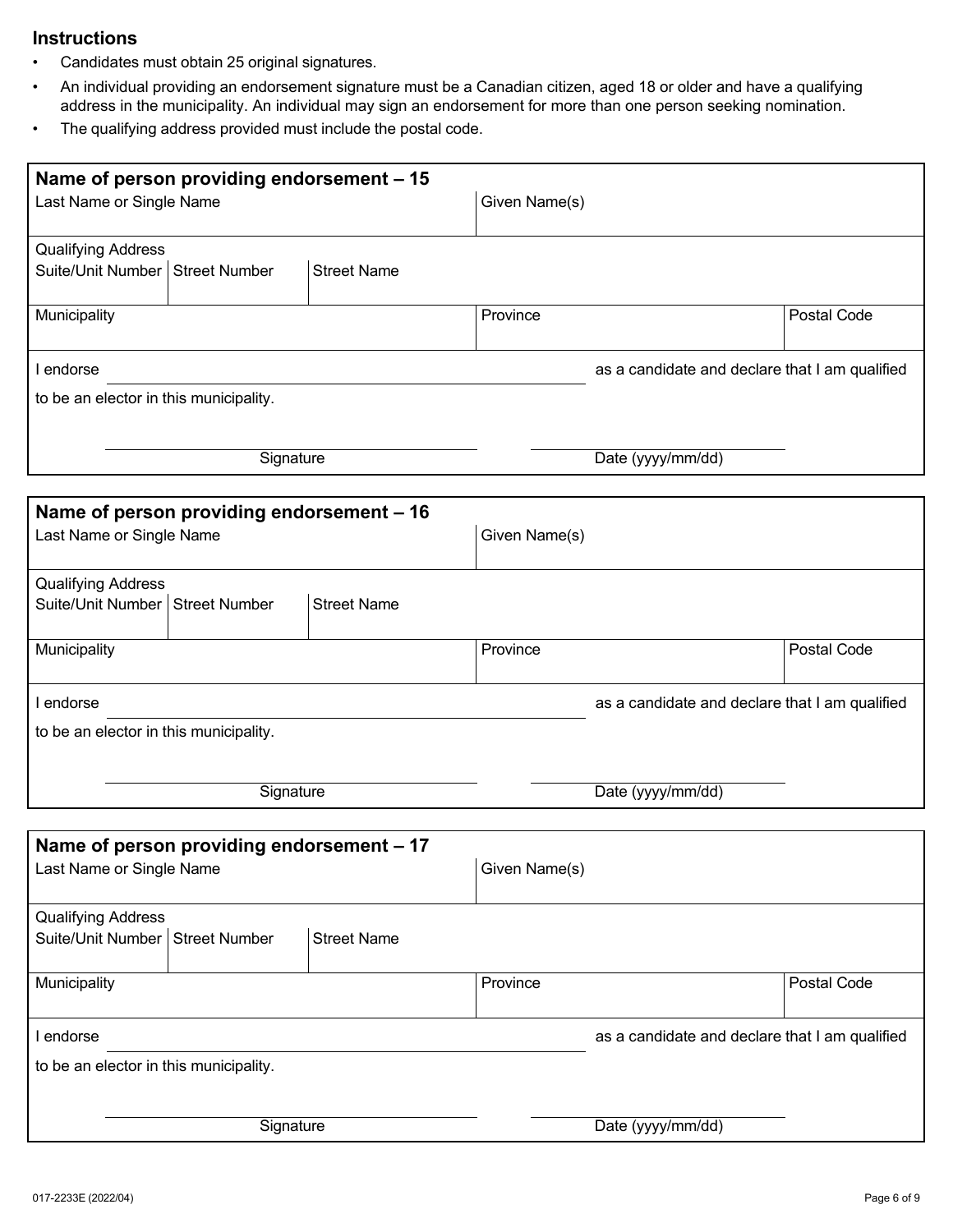- Candidates must obtain 25 original signatures.
- An individual providing an endorsement signature must be a Canadian citizen, aged 18 or older and have a qualifying address in the municipality. An individual may sign an endorsement for more than one person seeking nomination.
- The qualifying address provided must include the postal code.

| Name of person providing endorsement - 18<br>Last Name or Single Name                  |                    | Given Name(s) |                                                |             |
|----------------------------------------------------------------------------------------|--------------------|---------------|------------------------------------------------|-------------|
| <b>Qualifying Address</b><br>Suite/Unit Number   Street Number                         | <b>Street Name</b> |               |                                                |             |
| Municipality                                                                           |                    | Province      |                                                | Postal Code |
| I endorse                                                                              |                    |               | as a candidate and declare that I am qualified |             |
| to be an elector in this municipality.                                                 |                    |               |                                                |             |
|                                                                                        | Signature          |               | Date (yyyy/mm/dd)                              |             |
| Name of person providing endorsement - 19<br>Last Name or Single Name<br>Given Name(s) |                    |               |                                                |             |
| <b>Qualifying Address</b><br>Suite/Unit Number   Street Number                         | <b>Street Name</b> |               |                                                |             |
| Municipality                                                                           |                    | Province      |                                                | Postal Code |
| I endorse                                                                              |                    |               | as a candidate and declare that I am qualified |             |
| to be an elector in this municipality.                                                 |                    |               |                                                |             |
|                                                                                        | Signature          |               | Date (yyyy/mm/dd)                              |             |
| Name of person providing endorsement - 20<br>Given Name(s)<br>Last Name or Single Name |                    |               |                                                |             |
| <b>Qualifying Address</b><br>Suite/Unit Number   Street Number                         | <b>Street Name</b> |               |                                                |             |
| Municipality                                                                           |                    | Province      |                                                | Postal Code |
| as a candidate and declare that I am qualified<br>I endorse                            |                    |               |                                                |             |
| to be an elector in this municipality.                                                 |                    |               |                                                |             |
|                                                                                        | Signature          |               | Date (yyyy/mm/dd)                              |             |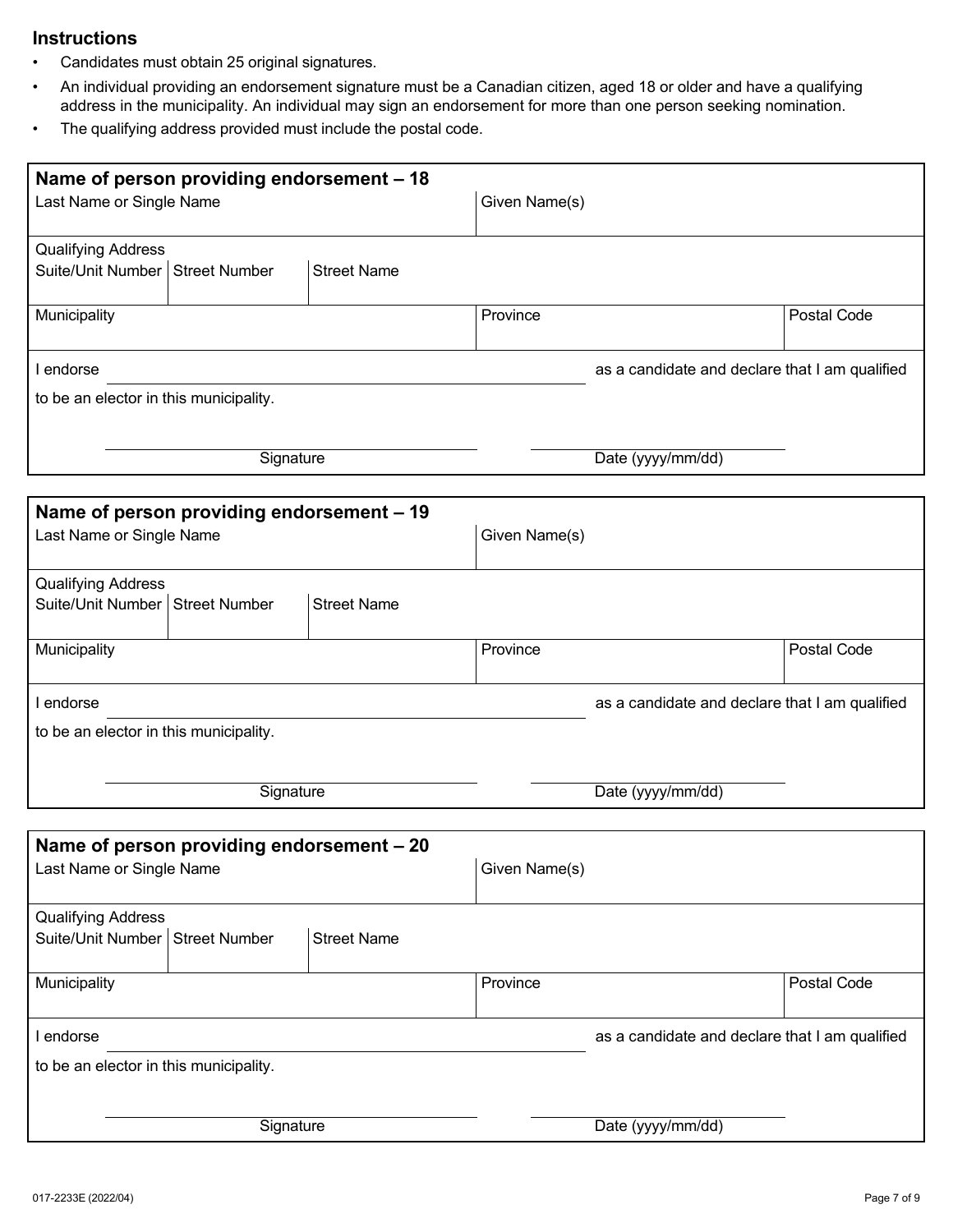- Candidates must obtain 25 original signatures.
- An individual providing an endorsement signature must be a Canadian citizen, aged 18 or older and have a qualifying address in the municipality. An individual may sign an endorsement for more than one person seeking nomination.
- The qualifying address provided must include the postal code.

| Name of person providing endorsement - 21<br>Last Name or Single Name |           |                    | Given Name(s) |                                                |             |
|-----------------------------------------------------------------------|-----------|--------------------|---------------|------------------------------------------------|-------------|
| <b>Qualifying Address</b><br>Suite/Unit Number   Street Number        |           | <b>Street Name</b> |               |                                                |             |
| Municipality                                                          |           |                    | Province      |                                                | Postal Code |
| I endorse                                                             |           |                    |               | as a candidate and declare that I am qualified |             |
| to be an elector in this municipality.                                |           |                    |               |                                                |             |
|                                                                       | Signature |                    |               | Date (yyyy/mm/dd)                              |             |
| Name of person providing endorsement - 22<br>Last Name or Single Name |           |                    | Given Name(s) |                                                |             |
| <b>Qualifying Address</b><br>Suite/Unit Number   Street Number        |           | <b>Street Name</b> |               |                                                |             |
| Municipality                                                          |           |                    | Province      |                                                | Postal Code |
| I endorse                                                             |           |                    |               | as a candidate and declare that I am qualified |             |
| to be an elector in this municipality.                                |           |                    |               |                                                |             |
|                                                                       | Signature |                    |               | Date (yyyy/mm/dd)                              |             |
| Name of person providing endorsement - 23<br>Last Name or Single Name |           |                    | Given Name(s) |                                                |             |
| <b>Qualifying Address</b><br>Suite/Unit Number   Street Number        |           | <b>Street Name</b> |               |                                                |             |
| Municipality                                                          |           |                    | Province      |                                                | Postal Code |
| I endorse                                                             |           |                    |               | as a candidate and declare that I am qualified |             |
| to be an elector in this municipality.                                |           |                    |               |                                                |             |
|                                                                       | Signature |                    |               | Date (yyyy/mm/dd)                              |             |